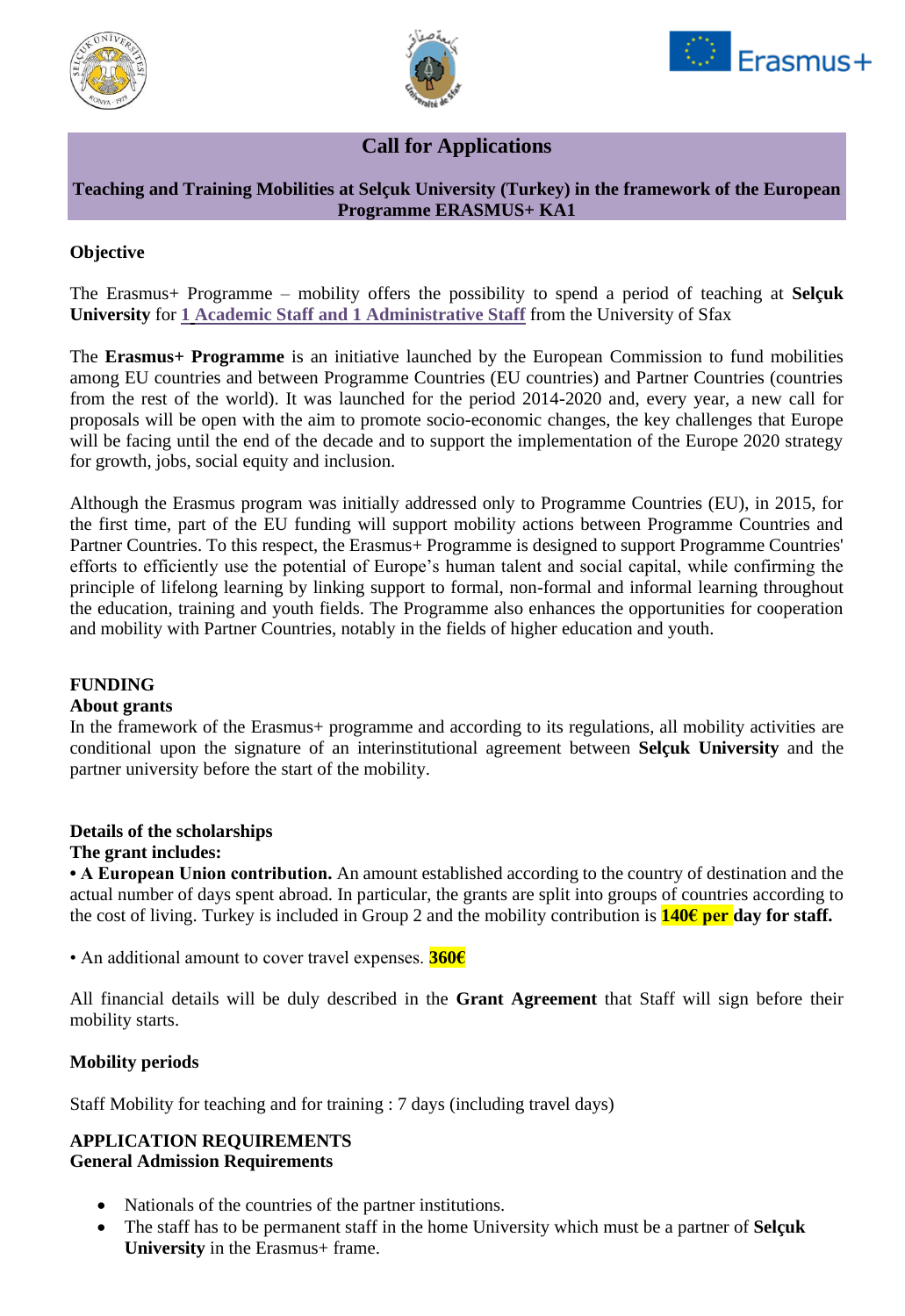





- To have a sufficient knowledge of English (B2).
- To submit a Mobility Agreement proposal, validated at both ends by the relevant authorities at the home institution / university.

## **Field of Education for Teaching Staff**

Fine arts – Sociology - Political Sciences – Music – Economics – Languages – Business and administration – Physical Sciences – ICTs – Engineering – Sports – Nursing

### **APPLICATION DOCUMENTS**

Applicants are required to submit a full application, including the following documents:

- ❖ Teaching Agreement (Annex I) for Academic Staff
- ❖ Training agreement (Annex II) for Administrative Staff
- ❖ Copy of the Passport
- ❖ Short CV
- ❖ Motivation letter

### **All documents in Arabic should be translated into English language.**

The staff must be **preselected** and **nominated** by the University of Sfax

#### **Pre-selection criteria at the home university**

The home university will provide a pre-selection of candidates according to the following general criteria:

- a. Relevance and impact of the work plan
- b. International activity
- c. Language skills
- d. Position held

## **RIGHTS AND DUTIES OF THE BENEFICIARIES**

Rights:

• To perform the entire mobility period awarded, without extensions.

• To receive the scholarship according to the amounts set in the Erasmus+ Programme guidelines and the real arrival and departure dates. The expenses not covered by the scholarship will be borne by the beneficiary.

• To receive information and advice on the application procedure, as well as on pre-departure and on-site orientation.

• To have the study or training period abroad recognized by their home university.

Duties:

• To be in possession of adequate insurance coverage during the mobility period, according to Erasmus+ Programme rules.

• To carry out the mobility according to the proposal and dates committed.

• To complete all procedures and fill in the required documentation as requested by the Erasmus+ Programme, before, during and after the mobility period, meeting the deadlines established by **Selçuk University**

o Before mobility: Signature of the Grant Agreement and the Learning/Mobility Agreement, and language assessment.

o After mobility: Submission of the Mobility Certificate, online mobility final assessment survey, and online language assessment.